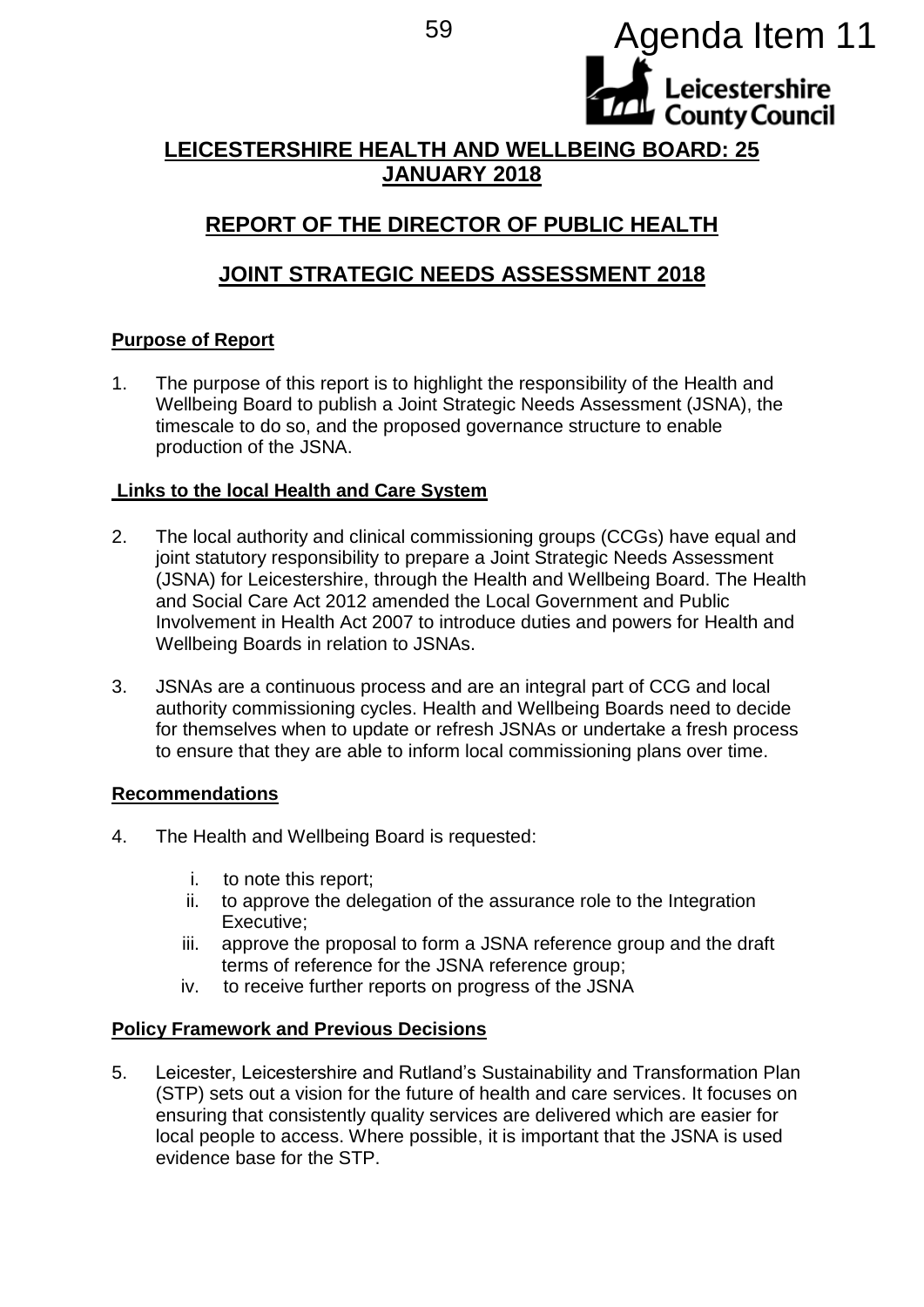6. The last JSNA for Leicestershire was produced in 2015 and can be accessed at: <http://www.lsr-online.org/leicestershire-2015-jsna.html>

### **Background**

- 7. The purpose of the JSNA is to improve the health and wellbeing of the local community and reduce inequalities for all ages. It should be viewed as a continuous process of strategic assessment and planning with the aim to develop local evidence-based priorities for commissioning which will improve the public's health and reduce inequalities.
- 8. It is proposed the JSNA will be published in subject-specific chapters throughout a three-year time period on an iterative basis, in line with CCG and local authority commissioning cycles. The JSNA chapters will be aligned to Leicestershire County Council's Strategic Outcomes Framework. The outputs of JSNA will be:
	- Subject-specific chapters of an assessment of current and future health and social care needs.
	- Infographic summary of each chapter
	- A data dashboard that is updated on a quarterly basis to allow users to self-serve high level data requests
- 9. The JSNA will be used to help to determine what actions the local authority, the local NHS and other partners need to take to meet health and social care needs, and to address the wider determinants that impact on health and wellbeing.
- 10. The local authority, CCGs and NHS England's plans for commissioning services will be expected to be informed by the JSNA. Where plans are not in line with the JSNA, the local authority, CCGs and NHS England must be able to explain why.
- 11. The JSNA is a statutory document that is used by many organisations to provide evidence for changes to the commissioning of local services. As such, if any organisation receives a legal challenge to the services they commission based on the JSNA, the local authority could also be part of that legal challenge. It is essential that the process that is followed meets the legislation that is set out and that the JSNA is a robust document.

# **Governance**

12. As many of the relationships required for the JSNA in Leicestershire are wide – involving representation from NHS England, CCGs, Leicestershire Partnership Trust, University Hospitals of Leicester, District Councils and the voluntary sector - a JSNA Reference Group will be established. This Reference Group will support JSNA work across the Health and Wellbeing Board.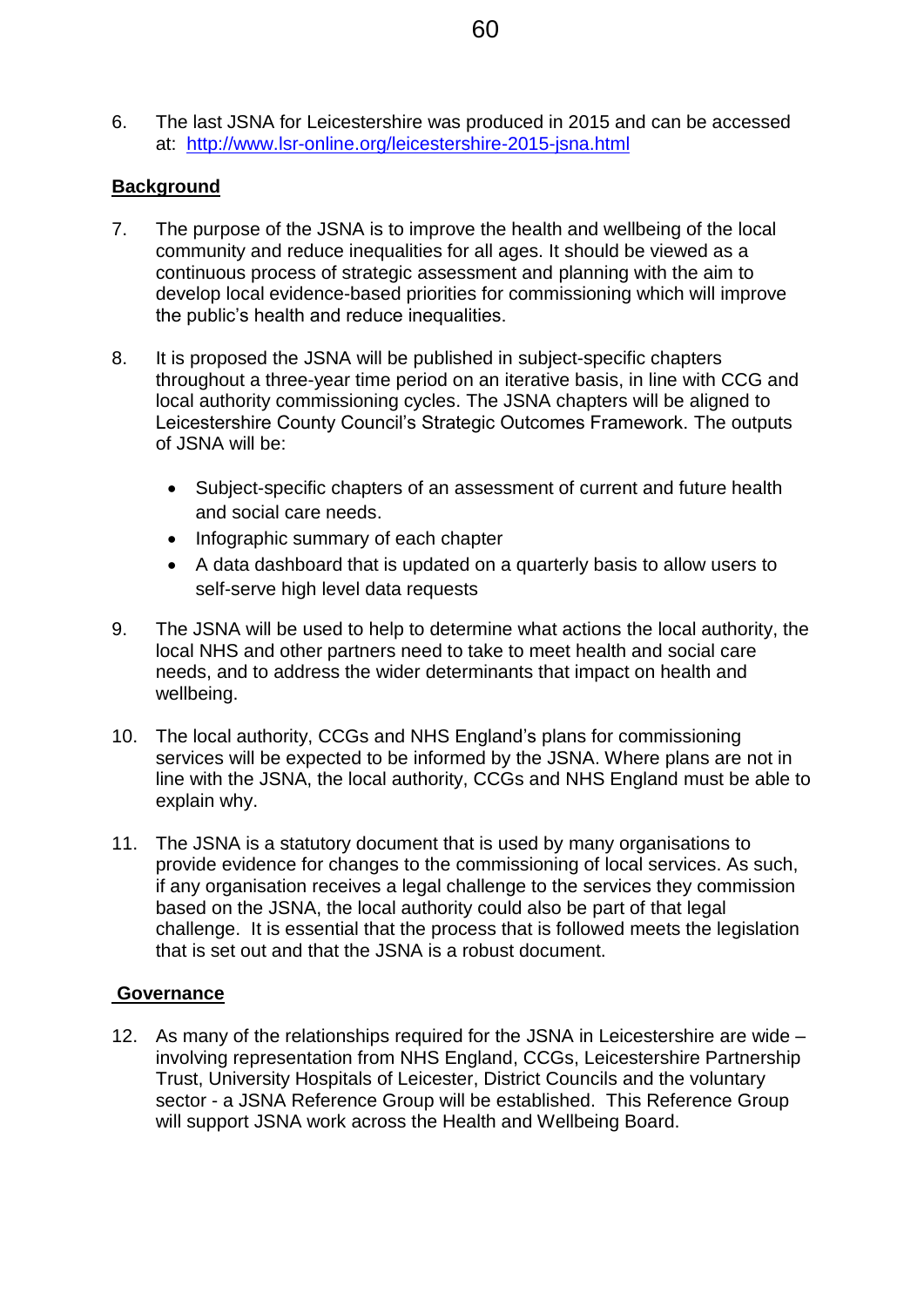- 13. Draft terms of reference and membership for the JSNA Reference Group are attached as Appendix A.
- 14. It is proposed that the Reference Group will provide a status report on a quarterly basis to the Integration Executive. The Integration Executive will provide assurance to the Health and Wellbeing Board that the JSNA is an accurate reflection of the needs of the population and has been developed using robust processes.

#### **Consultation/Patient and Public Involvement**

15. An engagement plan has been proposed to promote the initiation of a new JSNA cycle to the County Council and wider partners. This will start with a newsletter explaining the new process circulated by email.

#### **Resource Implications**

16. The principal resourcing for the development of the Leicestershire JSNA is provided by the Leicestershire County Council Business Intelligence Service, with information and advice provided through the JSNA Reference Group by Leicestershire County Council departments, CCGs, NHS England, Leicestershire Partnership Trust, District Councils and the Voluntary Sector.

#### **Timetable for Decisions**

- 17. The guidance documents provide information on the JSNA content. This has been reflected in the overview of proposed content of the JSNA provided in Appendix B.
- 18. Appendix B also provides the project timescales. The project plan is tight with respect to delivering the first JSNA chapters by July 2018. Subsequent JSNA chapters will then follow on an iterative basis. The JSNA Reference Group will monitor timescales and report any issues of concern to the Integration Executive.

#### **Officers to Contact**

Mike Sandys Director of Public Health Leicestershire County Council Tel: 0116 305 4239 Email: [mike.sandys@leics.gov.uk](mailto:mike.sandys@leics.gov.uk)

Caroline Boucher Head of Business Intelligence & Economic Growth Leicestershire County Council Tel: 0116 305 7262 Email: [caroline.boucher@leics.gov.uk](mailto:caroline.boucher@leics.gov.uk)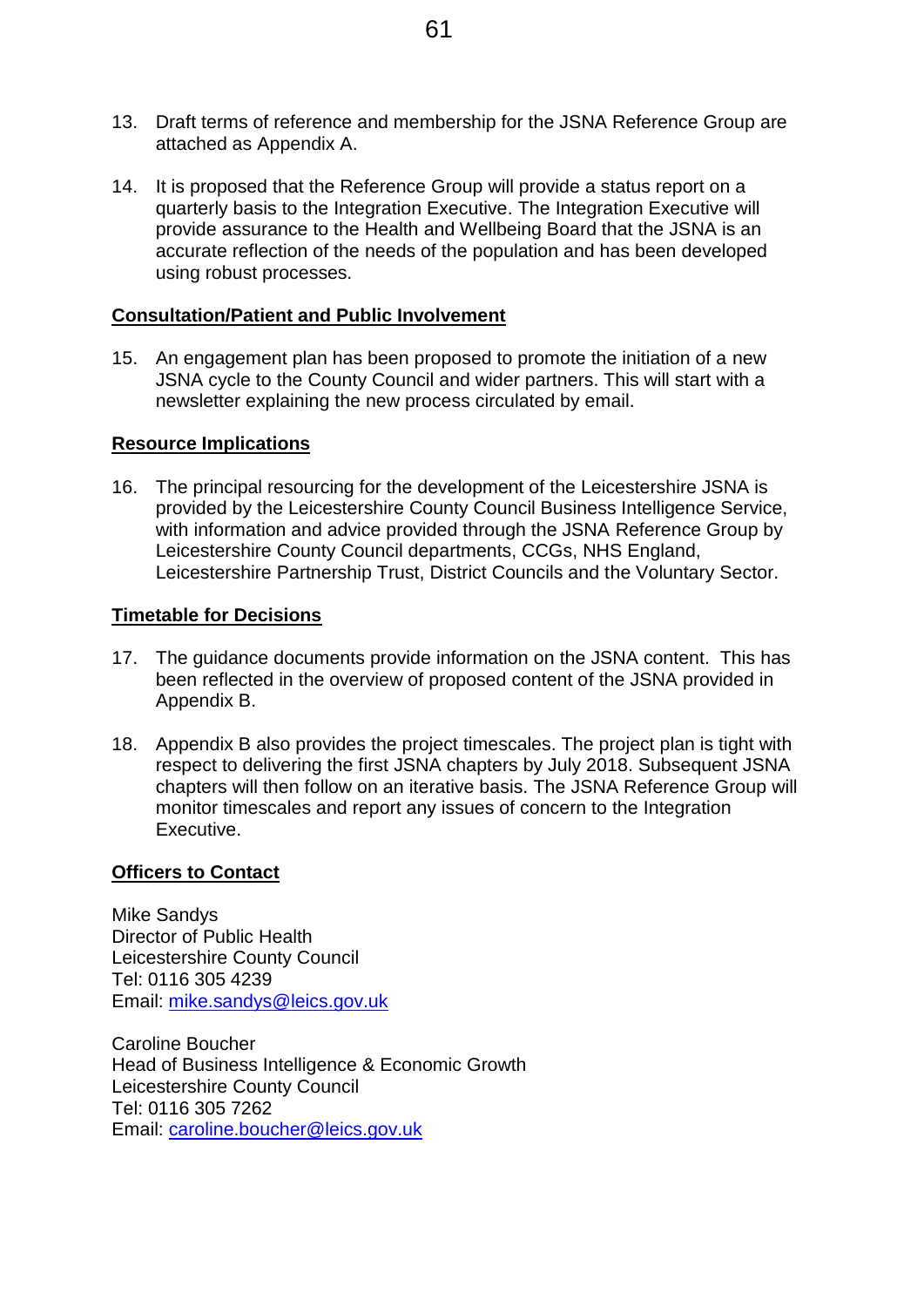# **List of Appendices**

Appendix A – Joint Strategic Needs Assessment Reference Group Terms of **Reference** Appendix B – Joint Strategic Needs Assessment – Working Outline and Timescale

# **Relevant Impact Assessments**

Equality and Human Rights Implications

19. The JSNA will be subject to an EHRIA.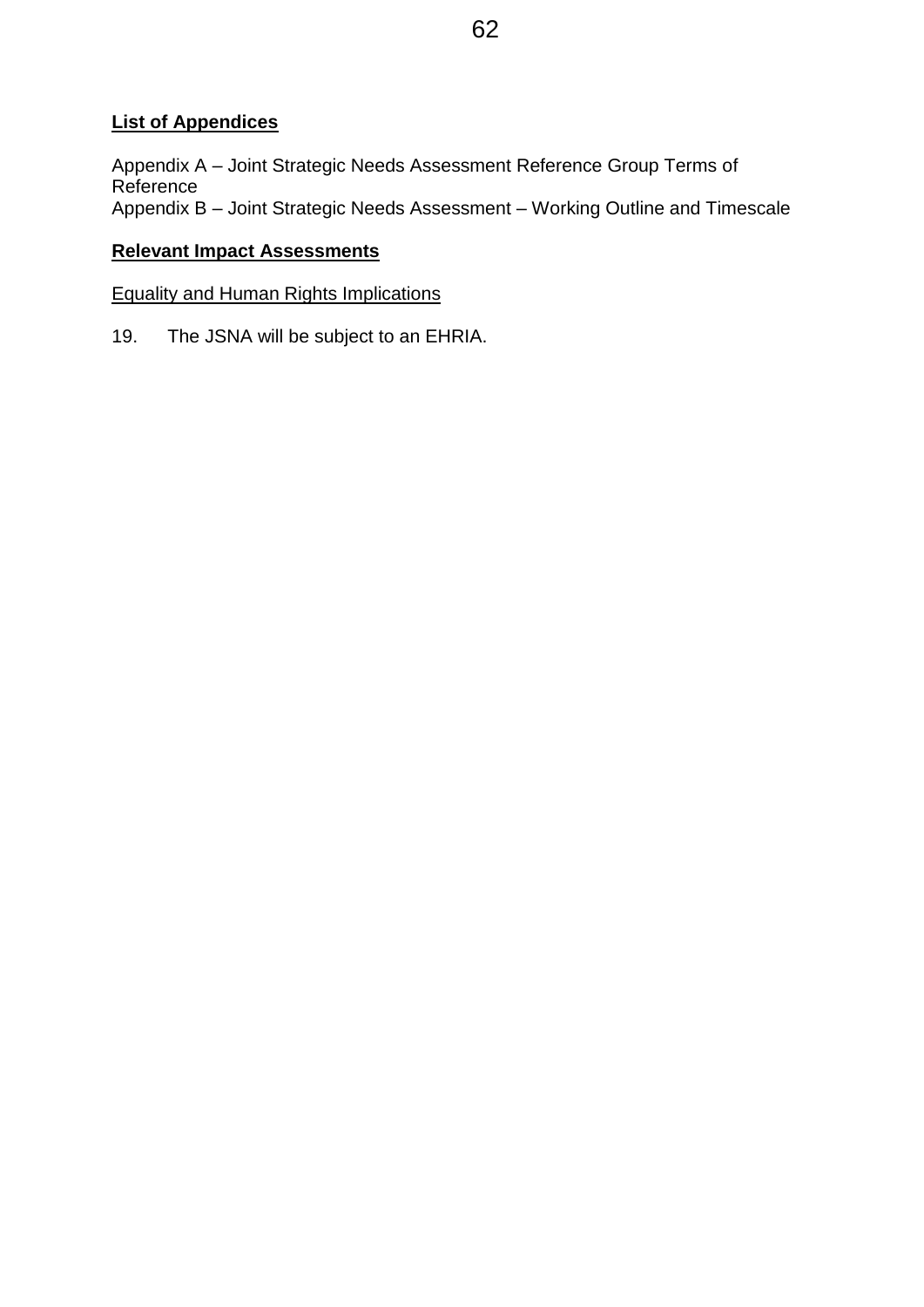#### **APPENDIX A**

#### **LEICESTERSHIRE COUNTY COUNCIL**

#### **JOINT STRATEGIC NEEDS ASSESSMENT REFERENCE GROUP**

#### **TERMS OF REFERENCE**

#### **Purpose:**

The Joint Strategic Needs Assessment (JSNA) is a legal duty of the Health and Wellbeing Board (HWB). Each HWB will need to decide for themselves when to update or refresh JSNAs; however boards will need to assure themselves that their evidence-based priorities are up to date to inform the relevant local commissioning plans. The last JSNA for Leicestershire was produced in 2015.

The purpose of this Reference Group is to develop the JSNA for Leicestershire. The team will set the timetable for the development of the JSNA and agree the format and content of the JSNA.

The Reference Group will meet on a continuous basis quarterly, starting in February 2018.

#### **Key responsibilities:**

- To oversee the JSNA process
- To ensure that the development of the JSNA meets the statutory duties of the HWBs
- To ensure active engagement from all stakeholders
- To communicate to a wider audience how the JSNA is being developed
- To ensure that the JSNA addresses issues of provision and identifies need
- To identify any gaps in health and social care provision
- To map any future provision

#### **Governance:**

- Leicestershire County Council the Health and Wellbeing Board will task the Integration Executive with ensuring the JSNA is conducted according to the legislation.
- The Reference Group will be chaired by the Public Health Director of Leicestershire County Council, Mike Sandys.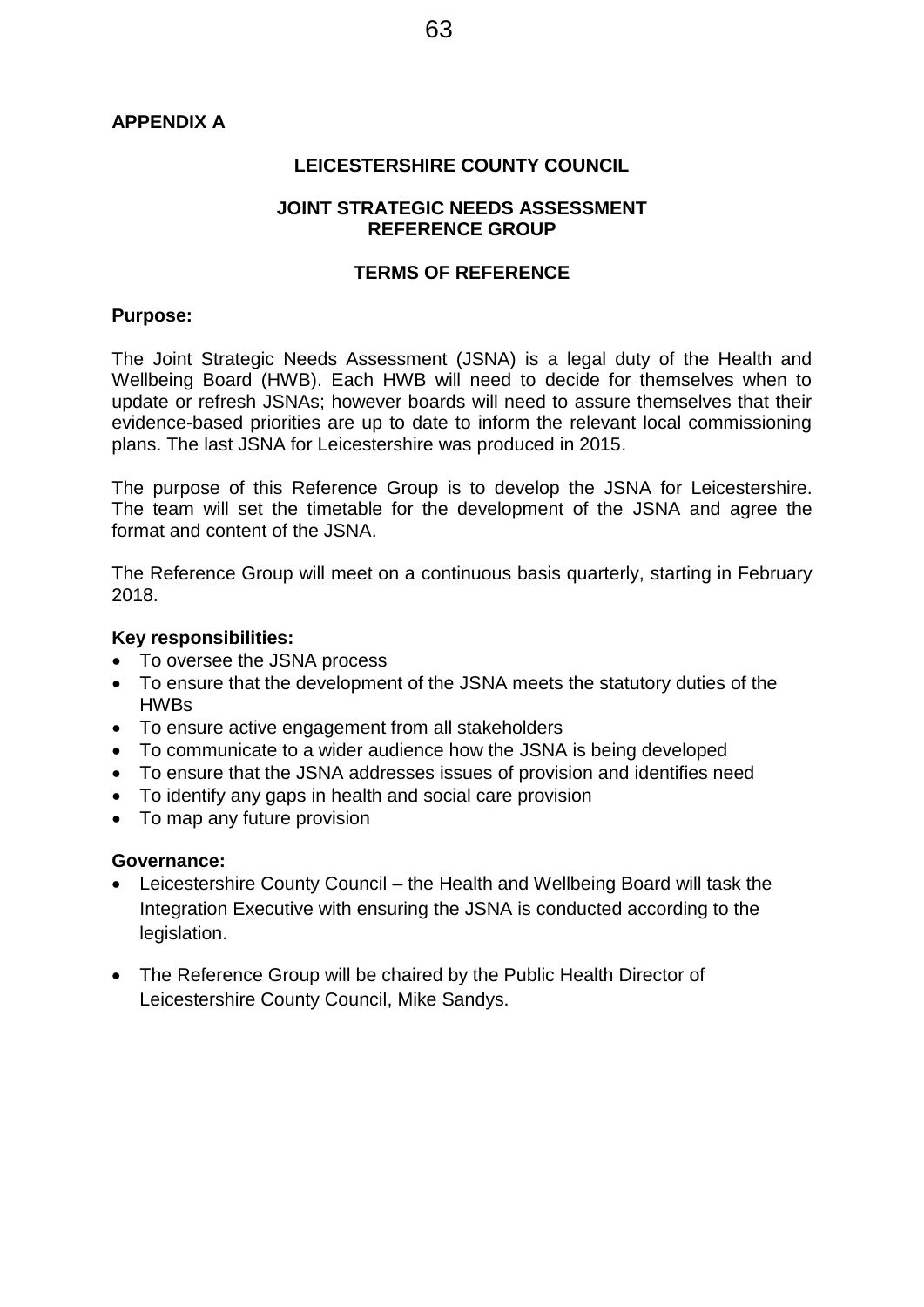### **JSNA Reference Group membership:**

#### **Local Authority JSNA Leads**

- Mike Sandys, Director of Public Health, Chair, LCC
- Caroline Boucher, Head of Business Intelligence, LCC

### **Adults & Communities, LCC**

• Sandy McMillan, Assistant Director Strategy, LCC

### **Children & Families, LCC**

Jane Moore, Assistant Director Education and Early Help, LCC

#### **Clinical Commissioning Groups**

- Paul Gibara, East Leicestershire and Rutland CCG
- Jade Atkin, West Leicestershire CCG

#### **District Councils**

- Jon Wells, Blaby District Council
- Simon Jones, Hinckley & Bosworth Borough Council

### **Environment & Transport, LCC**

• Alex Scott, Head of Service Business Management, LCC

#### **Health and Care Integration**

Cheryl Davenport, Director of Health and Care Integration, LCC

#### **Healthwatch Leicestershire**

• Representative to be confirmed

#### **Intelligence Leads**

Natalie Greasley, Public Health Business Partner, LCC

#### **Leicestershire Partnership Trust**

• Katrina Coley/Sarah Fenwick, Family Services Manager

#### **NHS England**

• Representative to be confirmed

#### **Public Health**

• Rob Howard, Consultant in Public Health, LCC

#### **Public Health England**

• Representative to be confirmed

#### **University Hospital of Leicester**

• Representative to be confirmed

#### **Voluntary Sector**

• Representative to be confirmed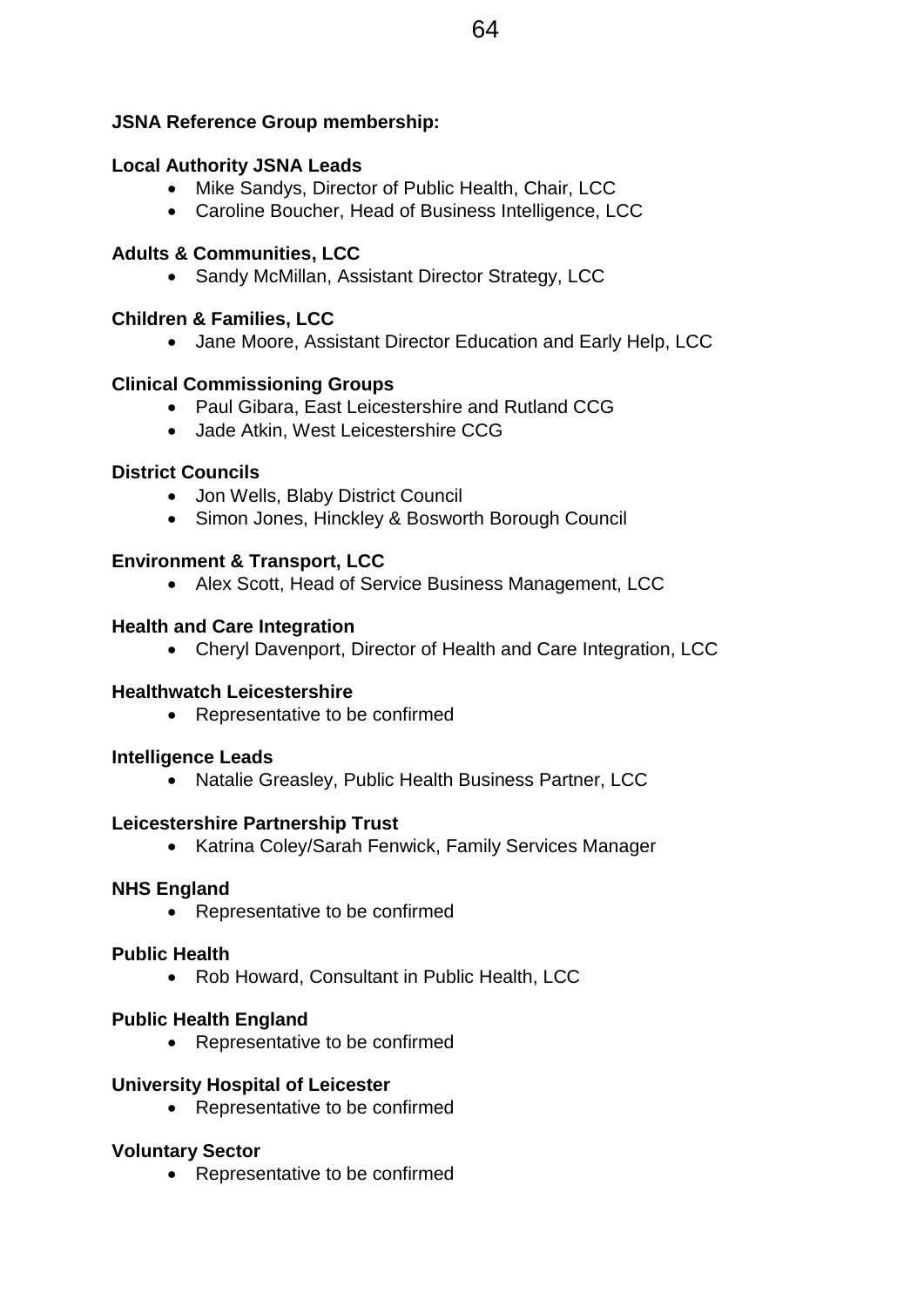NB: Membership will be reviewed regularly and may be extended by agreement of the Reference Group members

**Frequency of meetings:** The first four meetings will be arranged – March 2018, June 2018, September 2018, December 2018.

Additional meetings may be required between March 2018 and June 2018 as this will be a key development phase of the first chapters of the JSNA.

#### **Support arrangements:**

The meetings will be minuted by Leicestershire County Council.

#### **Confidentiality**

An undertaking of confidentiality will be signed by non-Local Authority employed group members.

During the period of membership of the Reference Group, members may have access to information designated by the Local Authorities or other members as being of a confidential nature and which must not be divulged, published or disclosed without prior written consent. Improper use of or disclosure of confidential information will be regarded as a serious disciplinary matter and will be referred back to the employing organisation. For the avoidance of doubt as to whether an agenda item is confidential all papers will be marked as confidential before circulation to the group members.

#### **Declarations of Interest**

Where there is an item to be discussed, where a member could have a commercial or financial interest, the interest is to be declared and formally recorded in the minutes of the meeting.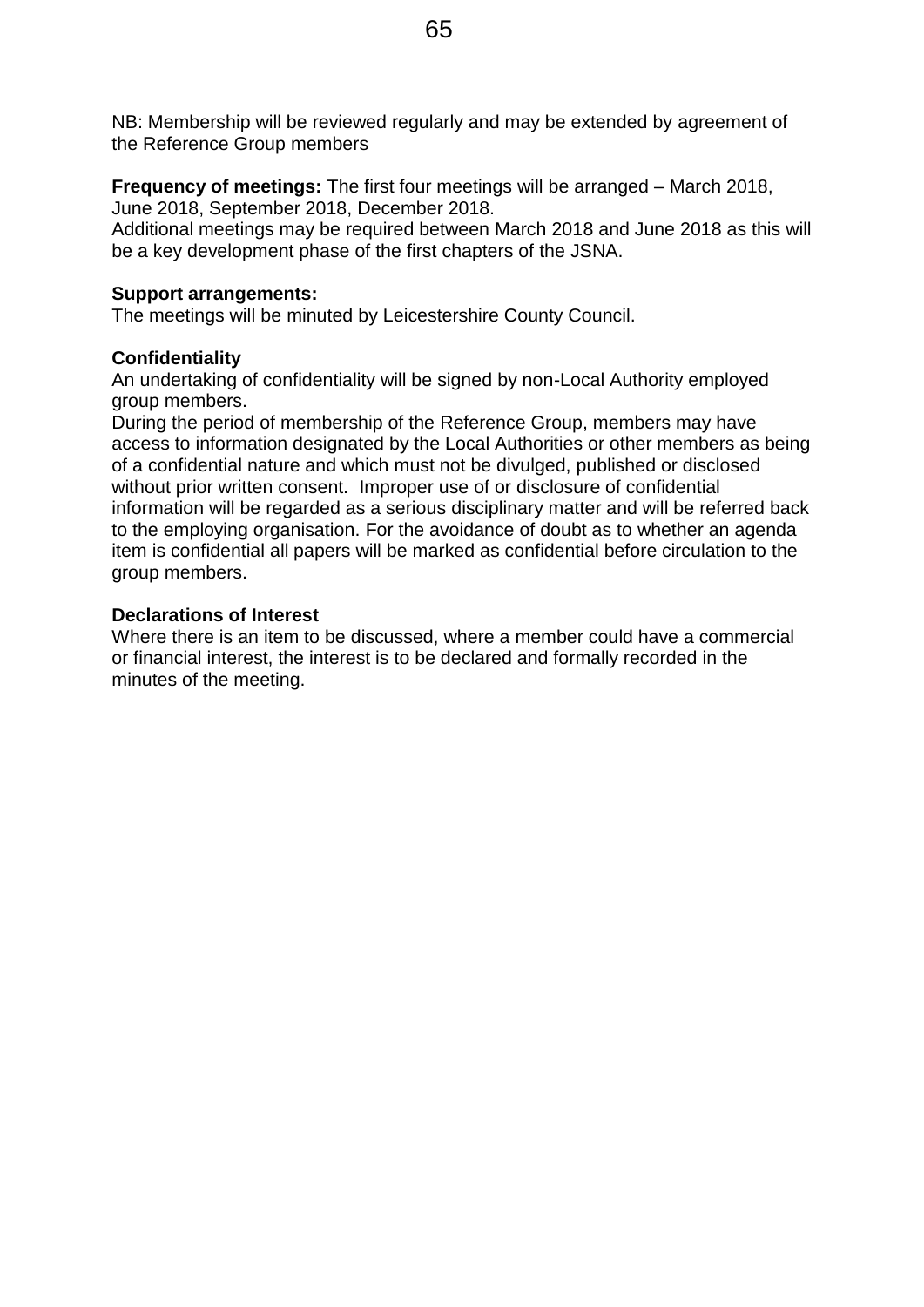#### **APPENDIX B**

#### **JOINT STRATEGIC NEEDS ASSESSMENT – WORKING OUTLINE AND TIMESCALE**

#### **Purpose**

- 1. To improve the health and wellbeing of the local community and reduce inequalities for all ages.
- 2. To determine what actions the local authority, the local NHS and other partners need to take to meet health and social care needs, and to address the wider determinants that impact on health and wellbeing.
- 3. To provide a source of relevant reference to the Local Authority, Clinical Commissioning Groups and NHS England for the commissioning of any future services.

#### **Publication Outline**

Each health chapter of the JSNA will review and include a section examining the following:

- Who is at risk?
- Level of need in Leicestershire (including Inequalities)
- How does this impact? (including Costs)
- Policy and Guidance
- Current Services
- Unmet needs/Gaps
- Recommendations

**The published document will cover the following themes which are aligned to the Leicestershire County Council's Strategic Outcomes Framework (this list is a guide and will evolve alongside the development of report):**

#### **1. Strong Economy**

This theme will present a summary of the Economy and Transport of Leicestershire. It will include a section on how this impacts on the health of the population of Leicestershire. It will be updated on an annual basis.

#### **2. Wellbeing and Opportunity**

This theme will present of an assessment of current and future health and social care needs for various health areas. The chapters will be published in line with CCG and local authority commissioning cycles. This theme will be split into the following chapters and sub-chapters: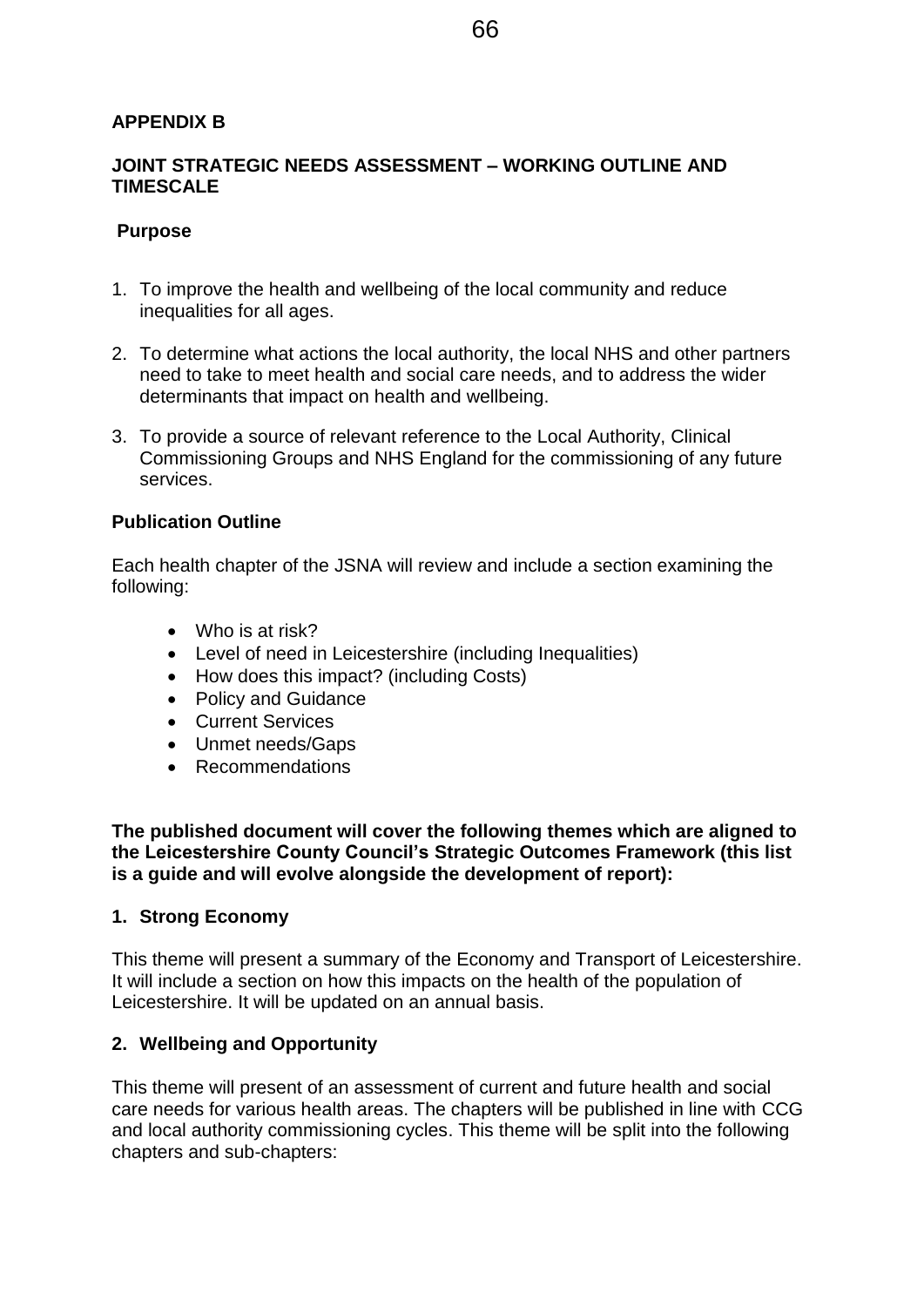| <b>Outcomes Framework Supporting</b><br><b>Outcome</b>                                                  | <b>JSNA Chapter</b>                                    | <b>JSNA Sub-Chapter</b>        |
|---------------------------------------------------------------------------------------------------------|--------------------------------------------------------|--------------------------------|
| Every child has access to good<br>quality education                                                     | Education                                              | <b>Access to Education</b>     |
| Everyone is able to aim high and                                                                        |                                                        | Early years development        |
| reach their full potential                                                                              |                                                        | <b>Educational achievement</b> |
| Every child gets the best start in life                                                                 |                                                        | <b>Best Start in Life</b>      |
|                                                                                                         | <b>Health of Children</b><br>and Young People<br>(CYP) | Physical health of CYP         |
|                                                                                                         |                                                        | Mental health in CYP           |
|                                                                                                         |                                                        | Children's oral health         |
|                                                                                                         | <b>Healthy Lives</b>                                   | <b>Teenage Pregnancy</b>       |
|                                                                                                         |                                                        | Alcohol                        |
| Leicestershire has a healthy<br>population with increased healthy life<br>expectancy and reduced health |                                                        | <b>Substance Misuse</b>        |
|                                                                                                         |                                                        | Tobacco                        |
|                                                                                                         |                                                        | Obesity                        |
|                                                                                                         |                                                        | <b>Physical Activity</b>       |
|                                                                                                         |                                                        | Sexual health                  |
|                                                                                                         |                                                        | Oral health                    |
| inequalities                                                                                            | <b>Health of Adults</b>                                | Cardiovascular disease         |
|                                                                                                         |                                                        | <b>Diabetes</b>                |
|                                                                                                         |                                                        | Cancer                         |
|                                                                                                         |                                                        | Respiratory disease            |
|                                                                                                         |                                                        | Mental health and Wellbeing    |
|                                                                                                         |                                                        | <b>Health Protection</b>       |
|                                                                                                         |                                                        | Frail older people             |
|                                                                                                         |                                                        | Winter pressures               |
|                                                                                                         |                                                        | Dementia                       |
|                                                                                                         |                                                        | End of life                    |
| People are cared for at home, in their                                                                  | Social Care                                            | <b>Children's Social Care</b>  |
| own community, whenever possible,                                                                       |                                                        | <b>Adult's Social Care</b>     |
| and for as long as possible                                                                             | Carers                                                 |                                |

# **3. Keeping People Safe**

This theme will present two chapters, summarising Safeguarding and Crime throughout Leicestershire. It will include sections on how this impacts on the health of the population of Leicestershire. It will be updated on an annual basis.

# **4. Great Communities**

This theme will present a summary of Communities throughout Leicestershire. It will include a section on how this impacts on the health of the population of Leicestershire. It will be updated on an annual basis.

# **5. Affordable and Quality Homes**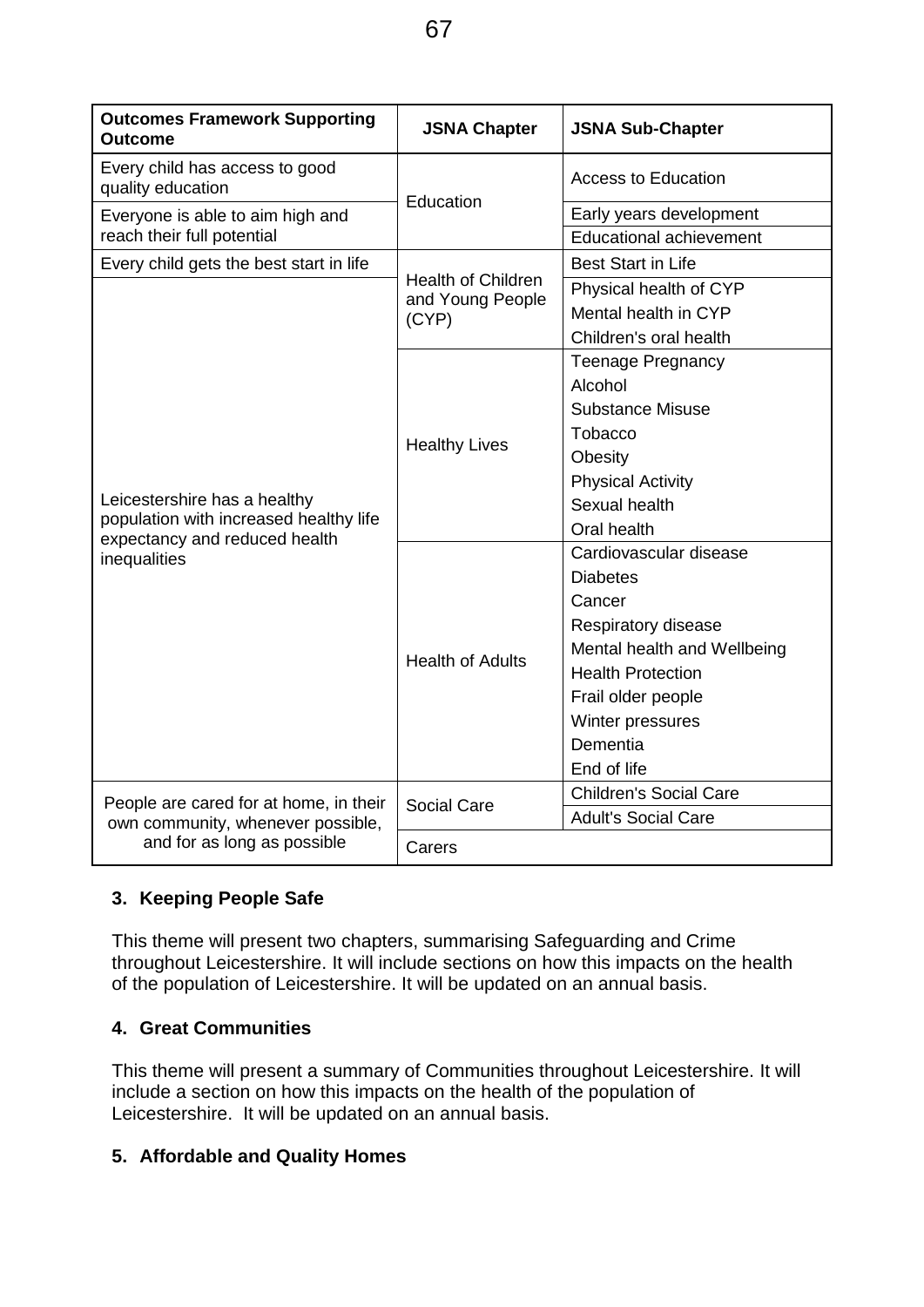This theme will present a summary of Housing throughout Leicestershire. It will include a section on how this impacts on the health of the population of Leicestershire. It will be updated on an annual basis.

# **6. Supporting Information**

Three additional chapters will be presented in a Supporting Information theme. These chapters will crosscut the whole of the JSNA and will provide reference information to other chapters. They will be updated on an annual basis, if applicable. The chapters proposed are:

- Demographics of Leicestershire
- Deprivation of Leicestershire
- Vulnerable People of Leicestershire, to include:
	- o Special Educational Needs and Disability (SEND), including Autism and **Transition**
	- o Physical and sensory disability
	- o Learning disabilities
	- o Child Sexual Exploitation
	- o Female genital mutilation (FGM)

### **Publication Outline**

The supporting information chapters will be published at the start of the JSNA cycle, in July 2018. These chapters will then be updated on an annual basis in accordance with data releases. The health needs assessment chapters of the JSNA will be published in line with CCG and local authority commissioning cycles. The draft timetable for the publication of chapters is presented in the below table.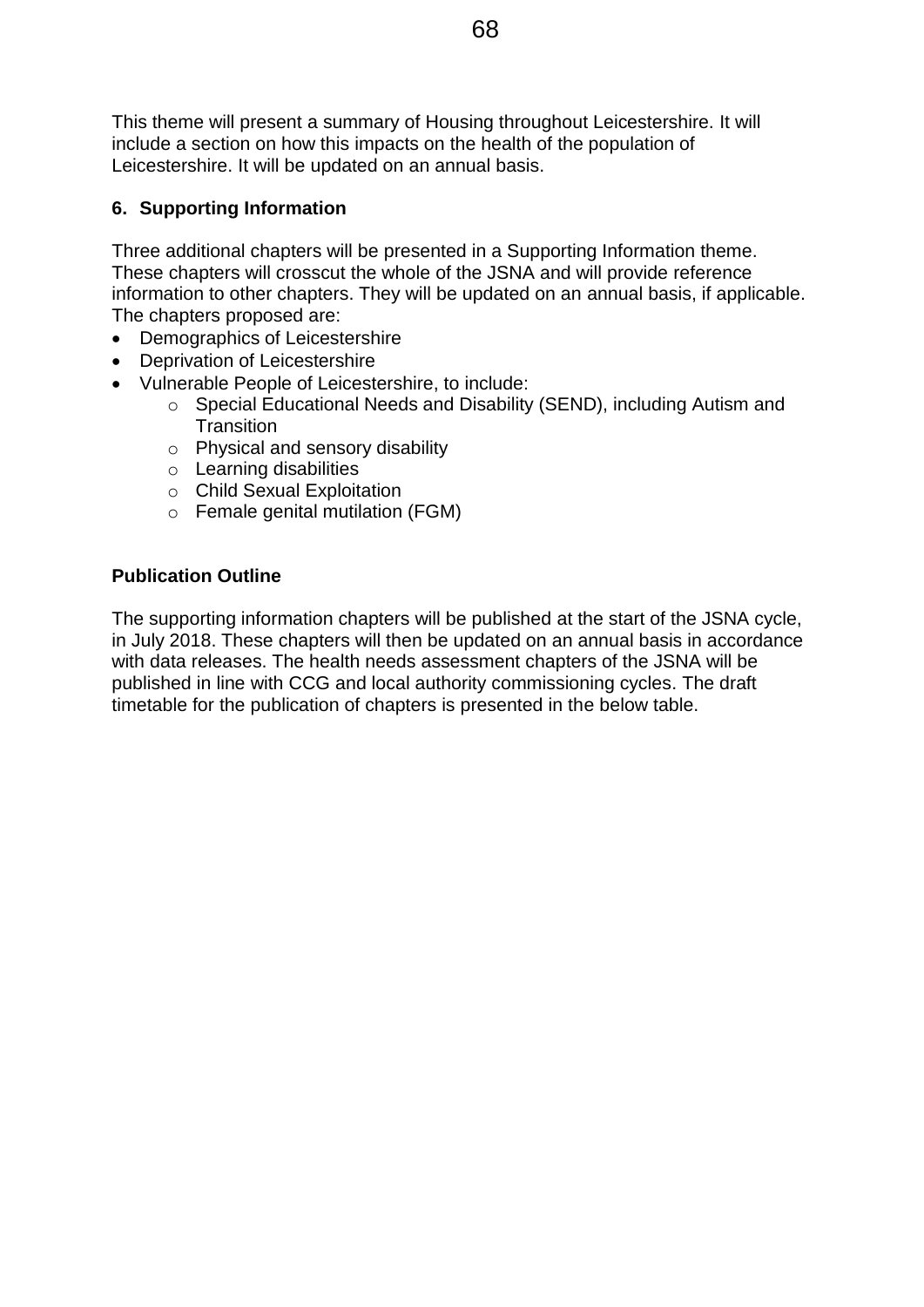|                                           | 69                                                     |                                                                                               |                             |                     |  |  |
|-------------------------------------------|--------------------------------------------------------|-----------------------------------------------------------------------------------------------|-----------------------------|---------------------|--|--|
| <b>Theme</b>                              | <b>Chapter</b>                                         | <b>Sub-Chapter</b>                                                                            | <b>Timeline</b>             | <b>Snr. Officer</b> |  |  |
| 1. Strong Economy                         | <b>Economy and Transport</b>                           |                                                                                               | <b>Jul-18</b>               | CB                  |  |  |
|                                           |                                                        | <b>Access to Education</b>                                                                    | <b>TBC</b>                  | <b>TBC</b>          |  |  |
|                                           | Education                                              | Early years development                                                                       | <b>TBC</b>                  | <b>TBC</b>          |  |  |
|                                           |                                                        | <b>Educational achievement</b>                                                                | <b>TBC</b>                  | <b>TBC</b>          |  |  |
|                                           | <b>Health of Children</b><br>and Young<br>People (CYP) | <b>Best Start in Life</b>                                                                     | <b>Mar-19</b>               | <b>RH</b>           |  |  |
|                                           |                                                        | Physical health of CYP                                                                        | Apr-20                      | <b>RH</b>           |  |  |
|                                           |                                                        | Mental health in CYP                                                                          | <b>Jul-18</b>               | JM                  |  |  |
|                                           |                                                        | Children's oral health                                                                        | <b>Jul-18</b>               | <b>KP</b>           |  |  |
|                                           |                                                        | <b>Teenage Pregnancy</b>                                                                      | <b>Jun-20</b>               | <b>JM</b>           |  |  |
|                                           |                                                        | Alcohol                                                                                       | <b>Mar-19</b>               | JM                  |  |  |
|                                           |                                                        | <b>Substance Misuse</b>                                                                       | Mar-19                      | JM                  |  |  |
|                                           | <b>Healthy Lives</b>                                   | Tobacco                                                                                       | <b>Jun-19</b>               | <b>KP</b>           |  |  |
|                                           |                                                        | Obesity                                                                                       | Apr-19                      | <b>EO</b>           |  |  |
|                                           |                                                        | <b>Physical Activity</b>                                                                      | Apr-19                      | EO                  |  |  |
| 2. Wellbeing and                          |                                                        | Sexual health                                                                                 | <b>Jun-20</b>               | JM                  |  |  |
| <b>Opportunity</b>                        |                                                        | Oral health                                                                                   | <b>Jun-18</b>               | <b>KP</b>           |  |  |
|                                           |                                                        | Cardiovascular disease                                                                        | <b>HEA</b>                  | <b>CT</b>           |  |  |
|                                           |                                                        | <b>Diabetes</b>                                                                               | <b>HEA</b>                  | <b>CT</b>           |  |  |
|                                           |                                                        | Cancer                                                                                        | Sep-18                      | MM/KP               |  |  |
|                                           |                                                        | Respiratory disease                                                                           | <b>HEA</b>                  | <b>CT</b>           |  |  |
|                                           | <b>Health of Adults</b>                                | Mental health and Wellbeing                                                                   | <b>Jul-18</b>               | JM                  |  |  |
|                                           |                                                        | <b>Health Protection</b>                                                                      | HP AR                       | MM                  |  |  |
|                                           |                                                        | Frail older people                                                                            | Sep-19                      | МM                  |  |  |
|                                           |                                                        | Winter pressures                                                                              | <b>TBC</b>                  | <b>RH</b>           |  |  |
|                                           |                                                        | Dementia                                                                                      | <b>TBC</b>                  | JM/MM               |  |  |
|                                           |                                                        | End of life                                                                                   | Sep-19                      | МM                  |  |  |
|                                           | <b>Social Care</b>                                     | <b>Children's Social Care</b>                                                                 | TBC                         | TBC                 |  |  |
|                                           |                                                        | <b>Adult's Social Care</b>                                                                    | <b>TBC</b>                  | <b>TBC</b>          |  |  |
|                                           | Carers                                                 |                                                                                               |                             | <b>TBC</b>          |  |  |
| 3. Keeping People                         | Safeguarding                                           |                                                                                               | <b>TBC</b><br><b>Jul-18</b> | <b>TBC</b>          |  |  |
| <b>Safe</b><br>Crime                      |                                                        |                                                                                               | <b>Jul-18</b>               | <b>TBC</b>          |  |  |
| 4. Great                                  |                                                        |                                                                                               |                             | <b>TBC</b>          |  |  |
| <b>Communities</b>                        | Communities                                            |                                                                                               | <b>Jul-18</b>               |                     |  |  |
| 5. Affordable and<br><b>Quality Homes</b> | Housing                                                |                                                                                               | <b>Jul-18</b>               | <b>TBC/RH</b>       |  |  |
| 6. Supporting<br>information              | Demographics                                           |                                                                                               | <b>Jul-18</b>               | CB                  |  |  |
|                                           | Deprivation                                            |                                                                                               | <b>Jul-18</b>               | CB                  |  |  |
|                                           | Vulnerable<br>People                                   | Special Educational Needs and<br>Disability (SEND), including<br><b>Autism and Transition</b> | <b>Jul-18</b>               | CB                  |  |  |
|                                           |                                                        | Physical and sensory disability                                                               | <b>Jul-18</b>               | CB                  |  |  |
|                                           |                                                        | Learning disabilities                                                                         | <b>Jul-18</b>               | CB                  |  |  |
|                                           |                                                        | <b>Child Sexual Exploitation</b>                                                              | <b>Jul-18</b>               | CВ                  |  |  |
|                                           |                                                        | Female genital mutilation (FGM)                                                               | <b>Jul-18</b>               | CB                  |  |  |